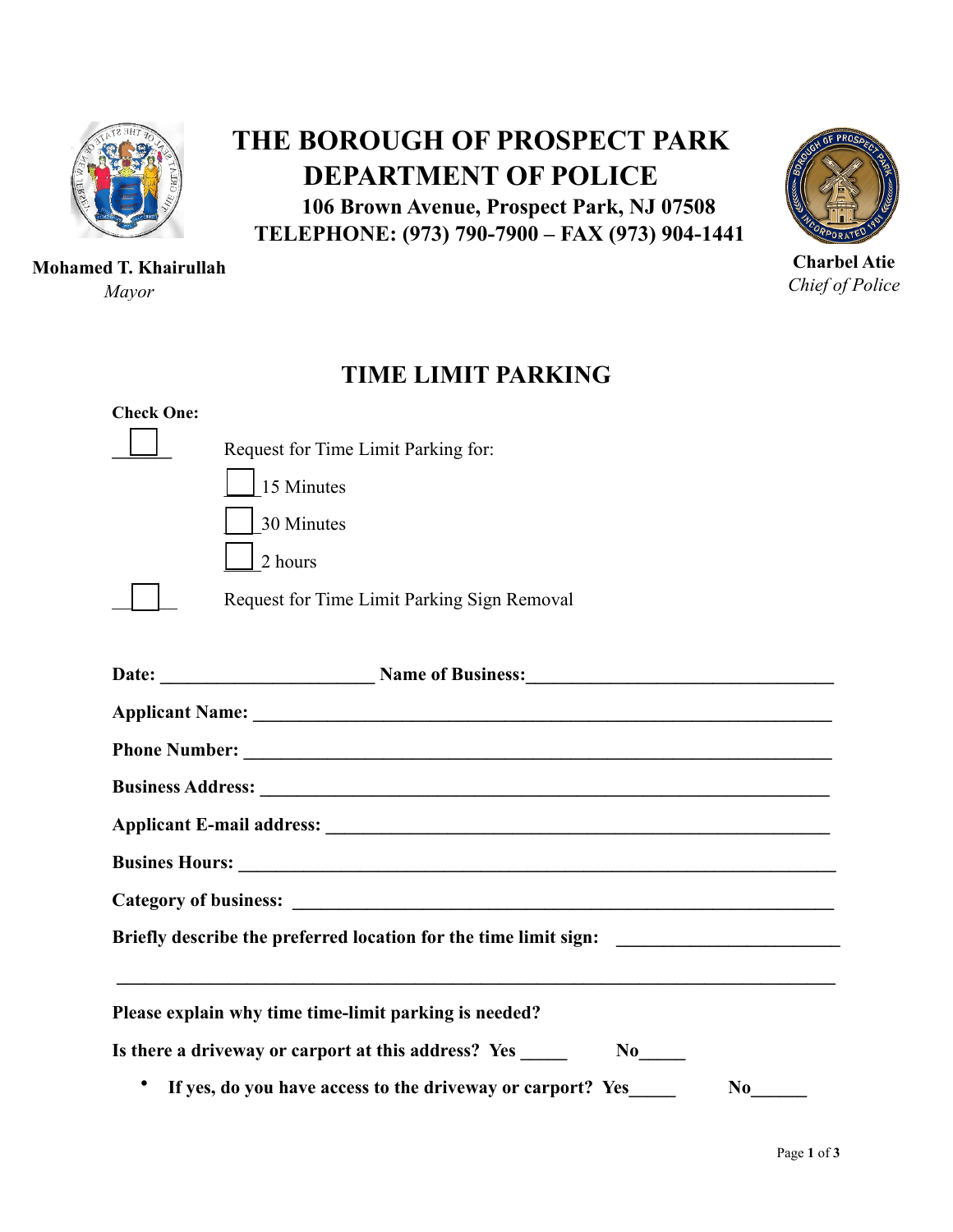• **If you have access to the driveway or carport, briefly explain why you are unable to use the same and require a time limit parking space:** 

 $\mathcal{L} = \{ \mathcal{L} = \{ \mathcal{L} \mid \mathcal{L} = \{ \mathcal{L} \mid \mathcal{L} = \{ \mathcal{L} \mid \mathcal{L} = \{ \mathcal{L} \mid \mathcal{L} = \{ \mathcal{L} \mid \mathcal{L} = \{ \mathcal{L} \mid \mathcal{L} = \{ \mathcal{L} \mid \mathcal{L} = \{ \mathcal{L} \mid \mathcal{L} = \{ \mathcal{L} \mid \mathcal{L} = \{ \mathcal{L} \mid \mathcal{L} = \{ \mathcal{L} \mid \mathcal{L} = \{ \mathcal{L} \mid \mathcal{L} =$ 

| Are you the property owner of your business? Yes $\boxed{\phantom{a}}$ $\boxed{\phantom{a}}$ $\boxed{\phantom{a}}$ $\boxed{\phantom{a}}$ If no, do you |  |  |  |
|--------------------------------------------------------------------------------------------------------------------------------------------------------|--|--|--|
| have letter of authorization from the landlord? Yes $\vert$ No                                                                                         |  |  |  |

*I am applying for a Time Limit Parkin in front of my business. I understand that it is my responsibility to notify the Prospect Park Police Department if the space is no longer required due to my no longer business, change of address etc. I understand that time limit parking are provided for only the customers/business purpose.* 

Signature: **Example 2.1 and 2.1 and 2.1 and 2.1 and 2.1 and 2.1 and 2.1 and 2.1 and 2.1 and 2.1 and 2.1 and 2.1 and 2.1 and 2.1 and 2.1 and 2.1 and 2.1 and 2.1 and 2.1 and 2.1 and 2.1 and 2.1 and 2.1 and 2.1 and 2.1 and 2.** 

**If you are not the property owner, please supply an authorization letter from the property owner.** 

**\_\_\_\_\_\_\_\_\_\_\_\_\_\_\_\_\_\_\_\_\_\_\_\_\_\_\_\_\_\_\_\_\_\_\_\_\_\_\_\_\_\_\_\_\_\_\_\_\_\_\_\_\_\_\_\_\_\_\_\_\_\_\_\_\_\_\_\_\_\_\_\_\_\_\_\_\_\_** 

**\_\_\_\_\_\_\_\_\_\_\_\_\_\_\_\_\_\_\_\_\_\_\_\_\_\_\_\_\_\_\_\_\_\_\_\_\_\_\_\_\_\_\_\_\_\_\_\_\_\_\_\_\_\_\_\_\_\_\_\_\_\_\_\_\_\_\_\_\_\_\_\_\_\_\_\_\_\_** 

## **TIME LIMIT PARKING SPACE REMOVAL REQUEST**

**Briefly explain why you are requesting for the removal of space:** 

| Signature: |  |
|------------|--|
|------------|--|

| *OFFICE USE ONLY*                      |                                |       |  |  |  |
|----------------------------------------|--------------------------------|-------|--|--|--|
| <b>Prospect Park Police Department</b> |                                |       |  |  |  |
| <b>Recommended for Approval:</b>       | <b>Recommended for Denial:</b> | Date: |  |  |  |